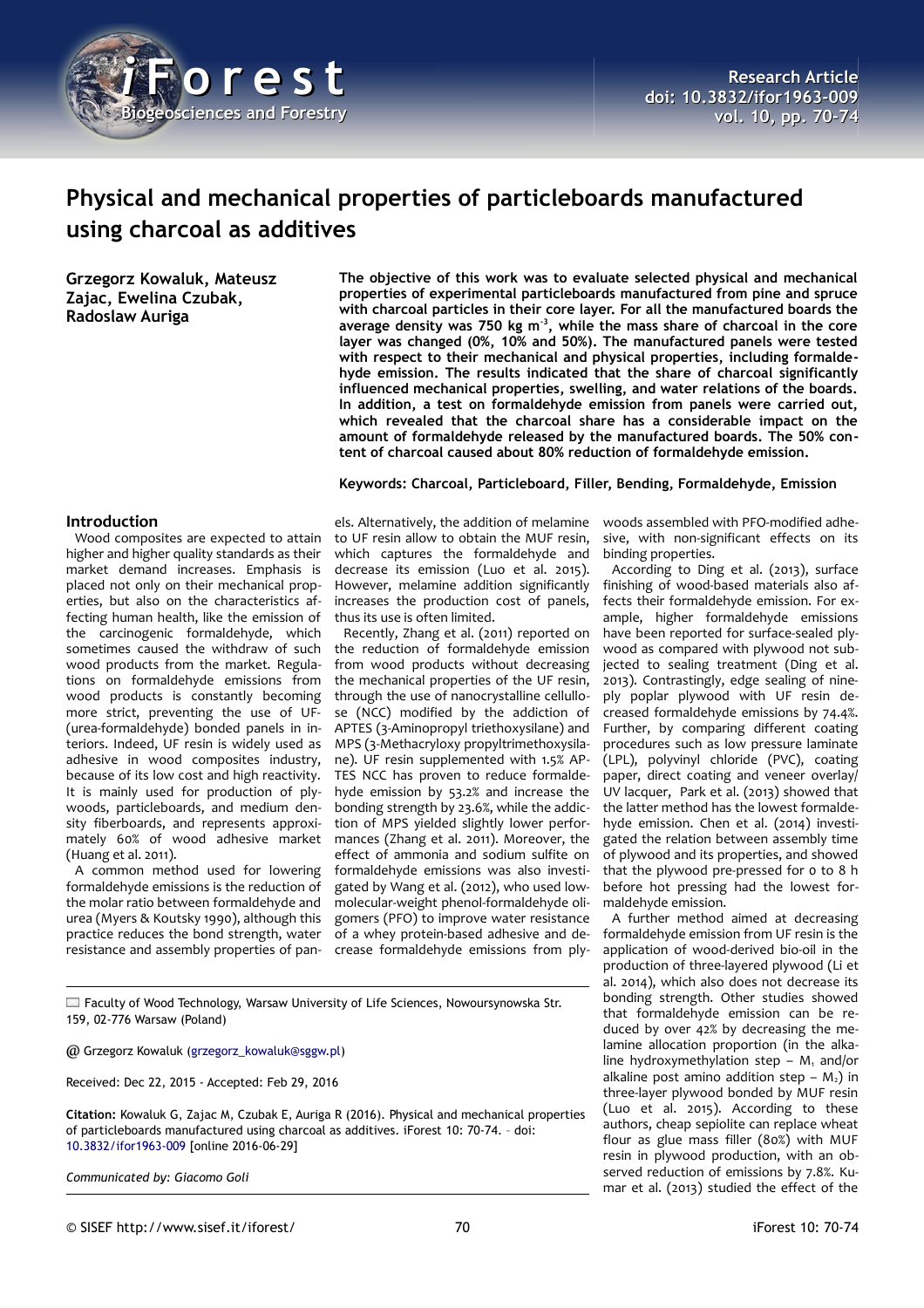addition of small amounts of activated carbon on formaldehyde emissions from composite materials, showing an improvement in terms of modulus of rupture and internal bonds, as well as a significant decrease of emissions. Akgül et al. (2013) investigated the influence of burned wood as a component of panels bonded by melamine-ureaformaldehyde (MDF), and made of various mixtures of burned and unburned wood of pine, beech and oak. All the panels met the European standards in terms of mechanical properties of the MDF, though the surface roughness increased and the dimensional stability decreased with the addition of burned wood; formaldehyde emission was not investigated.

The above mentioned results suggest the existence of a correlation between the presence of thermally processed wood, including charcoal, in selected wood-based composites structure, and formaldehyde emission from these composites. The goal of this study was to evaluate selected physical and mechanical properties of experimental particleboards manufactured from pine and spruce with different content of charcoal particles in the core layer.

# **Material and methods**

#### *Panels*

Three layer particleboards with dimensions  $320 \times 320 \times 12$  mm<sup>3</sup> and average assumed density of 750 kg  $m<sup>3</sup>$  were produced from industrial particles for particleboards production. The moisture content of the particles was about 5%. The raw material for particles was 95% chips of softwood species such as Scots pine (*Pinus sylvestris* L.) and Norway spruce (*Picea abies* Karst.). The face-to-core layers ratio (by weight) was 32:68. Three different panel variants were produced: (0) the reference panel, with no charcoal particles in the structure; (10) with 10% of the core layer weight made by charcoal particles; and (50) with 50% of the core layer weight made by charcoal particles. For each variant, 4 panels were produced. The origin of the commercially available charcoal was beech (*Fagus sylvatica L.*) and hornbeam (*Carpinus betulus L.*) wood, with a moisture content of 5%. The commercial charcoal where  $WA$  is the water absorption  $(\%)$ ,  $m<sub>1</sub>$  is

was ground to particles by a hammer mill, and then sieved with mesh to obtain particles of 1 to 4 mm. As bonding agent, ureaformaldehyde (UF) industrial resin, typically used for particleboard production, was used. The hardener was a water solution of ammonium chloride (NH<sub>4</sub>Cl), in proportion 8:100 (hardener solution to resin) by weight, to achieve the curing time of glue mass to about 86 s at 100 °C. The resination of face and core layers was 12%. No paraffin vax was used. A glue mass was pneumatically spread onto wood (and charcoal) particles mixed in a drum resinator. After manual forming, the mats were pressed in a hot press under the following conditions: temperature 180 °C; specific pressing pressure 2.5 MPa; pressing time factor 15 s/1 mm of the panel thickness. Panels were then conditioned in 20 °C and 65% of relative humidity (RH) to weight stabilization, reaching an equilibrium moisture content (EMC) of about 8% before testing.

## *Mechanical properties*

At least 10 samples of each panel variant were used in testing their mechanical and physical properties. As for density profile measurements, 3 samples of each variant were used, and 2 samples of each variant for formaldehyde emission. Mechanical tests were carried out by using a computer-controlled INSTRON universal testing machine. The following parameters were assessed:

- Modulus of Rupture (MOR) and Modulus of Elasticity (MOE) in static bending, according to EN310 (1994),
- Internal bond (IB), according to EN319 (1993),
- Screw withdrawal resistance (SWR), according to EN320 (2011).

#### *Physical parameters*

Thickness swelling (TS) after 2 and 24 h of soaking in water was measured according to EN317 (1993) using 10 samples of each panel type. Water absorption (WA) was investigated while measuring TS, and calculated as follows (eqn. 1):

$$
WA = \frac{m_2 - m_1}{m_1} \cdot 100
$$

<span id="page-1-0"></span>

the sample weight before soaking (in g), and  $m<sub>2</sub>$  is the sample weight after soaking (in g).

Formaldehyde emission (FE) was measured according to EN717-2 (1999) standard in 2 samples per each panel type. Density profile was measured using a GreCon Da-X® (x-ray) analyser (Fagus-GreCon Gmbh, Alfeld-Hannover, Germany), with 0.02 mm panel thickness sampling step on 3 samples for each panel type.

## *Statistical analysis*

The analysis of variance (ANOVA) was carried out to test for differences among different panel types (panels 0, panels 10, panels 50) in mean values of all the measured variables, except formaldehyde emission and density profile. Linear regression ( $\alpha$  = 0.05) was applied to investigate the relationship between formaldehyde emission and the charcoal particle content of the tested panels.

# **Results and discussion**

#### *Density profile*

The density gradient between face and core layers increased with increasing the charcoal content in the core layer [\(Fig. 1\)](#page-1-0), thus the transition between face and core layers was more marked. Their difference in density was about 146 kg  $m<sup>3</sup>$  for reference panels (0), 230 kg  $m<sup>3</sup>$  for panels 10 and 258 kg  $m<sup>3</sup>$  for panels 50. Mean density of the core layer slightly decreases with increasing charcoal particles share. A slightly lowered average density (712 vs. 750 kg m<sup>3</sup>) was recorded for panels 50 as a consequence of their increased thickness (13.58 mm), likely due to the limited densification of charcoal particles. The plasticization process of charcoal under elevated temperature and pressure can be unequal and not as intensive and stable as for wood particles. However, no significant (lower) density regions in the core layer of panels with charcoal were detected on the plot, indicating the absence of undensified particles of charcoal. Indeed, this kind of material has been reported to show density values as low as 300 kg  $m<sup>3</sup>$  or even less (Shi et al. 2007).

## *Mechanical properties*

The modulus of rupture (MOR) of tested panels significantly decreases with increasing the share of charcoal particles in the core layer [\(Fig. 2\)](#page-2-0). The MOR for panels 10 (10% of charcoal particles applied in the core layer) decreased by about 19% as compared to panels 0 (reference panels), while for panels 50 (50% of charcoal particles) such reduction was about 46%. All the differences in average MOR values between panels types were statistically significant (p<0.05).

The decrease of MOR observed for panels 10 and panels 50 is likely caused by the brittleness of charcoal particles embedded in their core layer. In fact, the bending

# 71 iForest 10: 70-74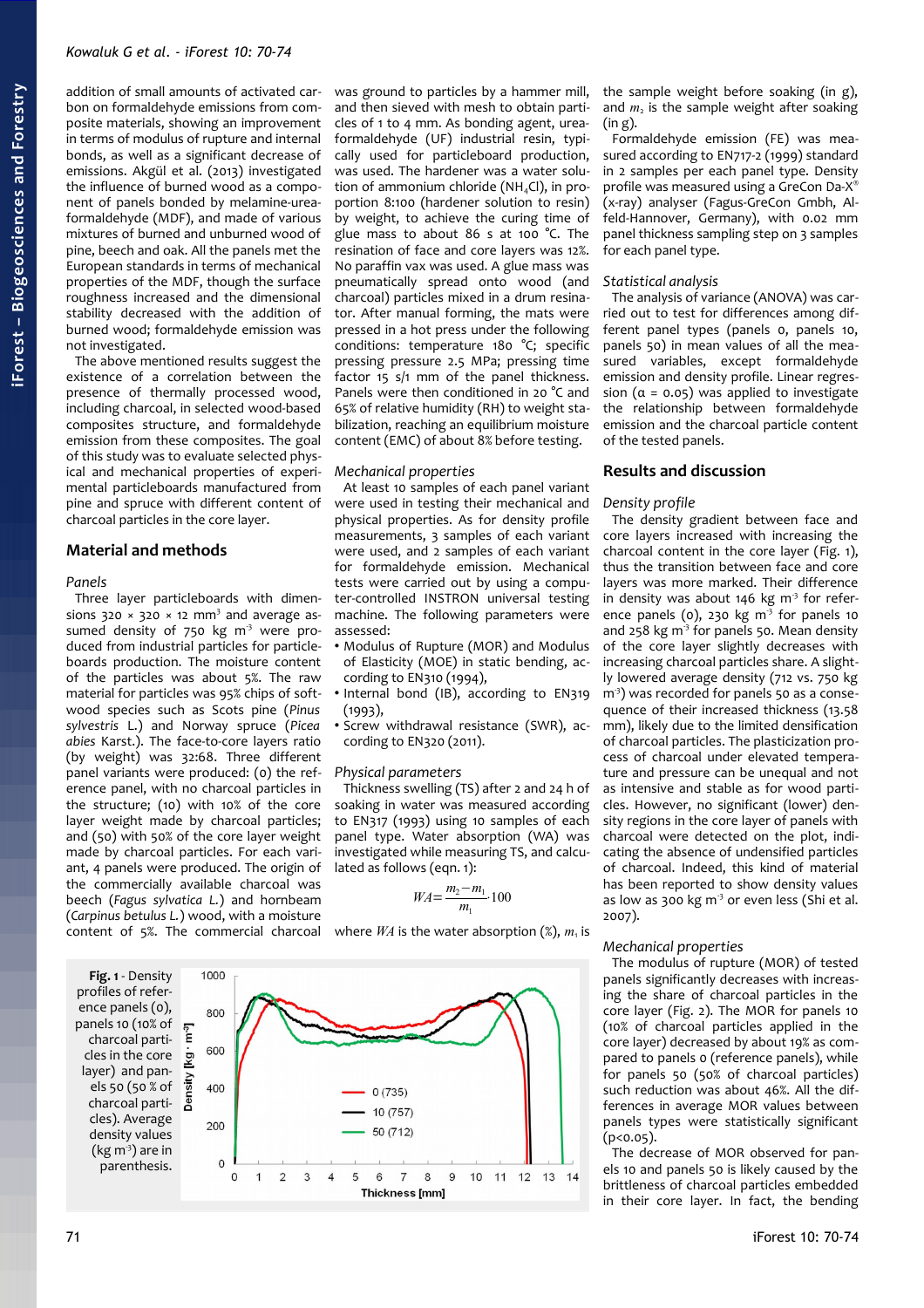strength of flat materials, such as particleboards, is known to depend on the tension/compression strength of face layers, as well as on the shear strength of the core zone. It was observed that in the panels 50 (highest content of charcoal) the damage during bending occurs due to shear forces in the core layer, while in the panels 0 the damage occurred in the face layers. During the pressing of layers, charcoal particles may provoke cracks at different scale in the panels, due to their lower thermoplasticity compared to wood particles. This could still determine a high compression resistance of the panels, but a lowered resistance to shear.

Regarding the modulus of elasticity (MOE), significant differences were found between panels 0 and panels 50, as well as between panels 10 and panels 50. In this case, the lower bending strength of charcoal particles is counterbalanced by their rigidity (strongly connected to brittleness), as well as by the higher densification of face layers. In particular, no MOE reduction was detected for panels 10, probably because of the close-to-optimal content ratio of stiff charcoal particles densified closer to the surface layers, which results in a higher load and comparable low deflection. However, according to EN312 (2010), only panels 0 (reference) and panels 10 meet the requirements of minimal MOR values for P2 type panels (applied to materials for interiors and furniture), while MOE minimal requirements were met by all the tested panels.

## *Internal bond strength*

The differences in density profile described above might potentially affect the internal bond (IB) of the tested panels. However, we found no significant decrease of IB strength by increasing from 0 to 10% the charcoal particles content in the core layer [\(Fig. 3\)](#page-2-2). In contrast, IB values of panels 50 (50% of charcoal particles) were significantly lower compared with the other two panel types.

Breaks in the surface layer (1-2 mm in depth) were observed in few samples during this test, especially in panels 0. This may indicate that the press closing speed was too slow, so the surface layers dried out before full pressure was applied. In fact, the surface density of reference panels is lower compared to the core layer. Contrastingly, in panels 50 (where the densification of face layers was higher) the cracks occurred in the core layer, which had the lowest density and a higher charcoal content. It is worth noting that the IB standard deviation decreased with increasing the charcoal content of the panels [\(Fig.](#page-2-2) [3\)](#page-2-2), which is also due to the higher densification of face layers, thus moving the fracture zone closer to the middle of panel thickness. None of the tested panels met the requirements of minimal IB strength for panel type P2, according to EN312 (2010) standard.

<span id="page-2-2"></span><span id="page-2-0"></span>

*Screw withdrawal resistance*

The screw withdrawal resistance (SRW) significantly decreased with increasing charcoal particles content in the core layer of particleboards. As compared with reference panels (0), SWR decreased by about 30% for panels 10 and over 54% for panels 50 [\(Fig. 4\)](#page-2-1), with statistically significant differences between all the means of the three panel types. This suggests that the resistance of the rigid charcoal particles incorporated into the particleboard is not sufficient to face the screwing load, that tear and split the charcoal particles like a wedge. In this case, with the increased amount of charcoal particles in the core layer, SWR mostly depends on the strength of the thin surface layers, which represent

<span id="page-2-1"></span>only 32% by weight of the composite panels.

#### *Thickness swelling*

After soaking in water for 2 hours, thickness swelling (TS) was observed to increase with increasing the charcoal particle content in the core layer, with significant differences between panels 0 and panels 50 [\(Fig. 5\)](#page-3-0). It is likely that panels containing charcoal particles could be penetrated by water more easily than reference panels due to their structure. However, the initial soaking time (2h) was long enough to fully soak the face layers.

After 24h of soaking, the only significant difference in TS was observed between panels 0 and panels 10. Longer soaking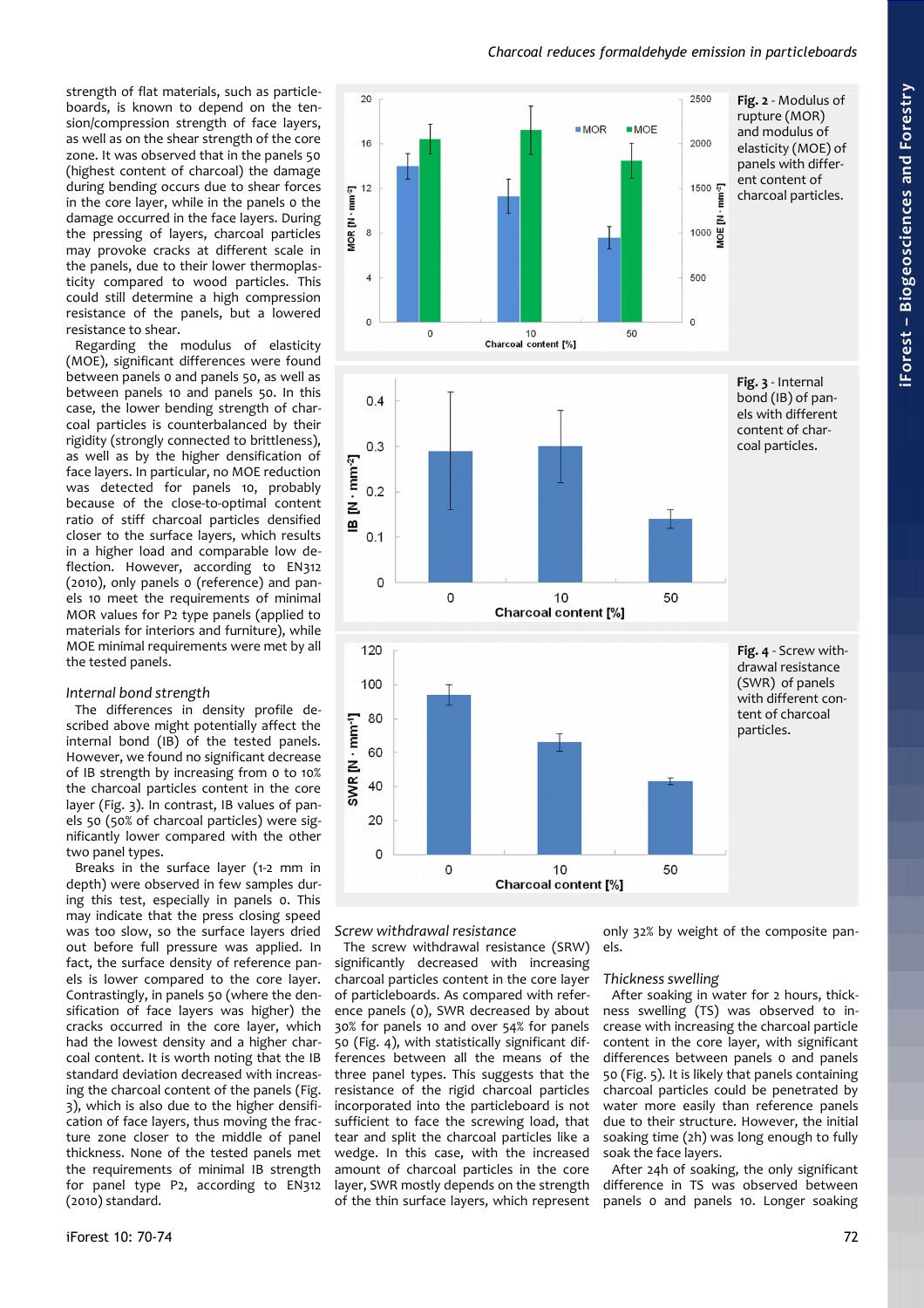<span id="page-3-2"></span><span id="page-3-0"></span>

<span id="page-3-1"></span>time did not cause significant thickness change of panels 50. After 24h of soaking, the highest thickness swelling (34%) was reached by panels with 10% of charcoal. The reason of the high swelling in thickness of panels 10 can be their higher density, compare to the other tested panels. Since the thickness of panels 50 was over 13.5 mm (thus having a lower density), these panels could not reach high thickness swelling. It is worth to mention that according to EN312 (2010) standard, the maximum thickness swelling after 24h of soaking in water for panels type P3, nonload bearing, to be used in humid conditions, is 17%. None of the tested panels matched the above standard requirement.

## *Water absorption*

Water absorption increased as the char-

coal content of the core layer of panels increases [\(Fig. 6\)](#page-3-2). After 2h of soaking, the difference in water absorption between panels 0 and panels 10 was about 21%, and raised to about 45% by comparing panels 0 and panels 50. After 24h of soaking, water absorption differed by about 22% between panel 0 and panels 10, by about 38% between panels 50 and reference panels. This result indicates that the intensity of water absorption decreases with the increase of soaking time and charcoal content of the panels. This can be explained by differences in the physical structure between wood and charcoal particles. Indeed, the latter showed a greater specific surface, thus they can absorb water more easily and maximal water uptake can be reached in a shorter period of soaking. Contrastingly, wood particles, which are • MPS: methacryloxypropyltrimethoxysila-

compressed in the panels, need a longer time to reach the maximum water absorption level because of their lower specific area.

#### *Formaldehyde emission*

The results of formaldehyde emission from the tested panels are shown in [Fig. 7.](#page-3-1) The emission of formaldehyde linearly decreased as charcoal content in the core layer of panels increases, from 2.57 mg  $m<sup>2</sup>$  $h<sup>1</sup>$  for panels o to 0.52 mg $\cdot$ m<sup>2</sup> h<sup>-1</sup> for panels 50, which means a reduction of about 80% in formaldehyde emission. Extrapolating the linear regression found, formaldehyde emission is expected to completely disappear when the charcoal content in the panels is about 62.6%. Such significant reduction in formaldehyde emission is due to strong ability of charcoal to trap gases in its structure.

A similar effect of formaldehyde content reduction was observed by Kumar et al. (2013) using MDF panels with addition of 0, 2, 5.2 and 10.4% wt. of activated charcoal. According to these results, the increasing content of charcoal caused a linear reduction of formaldehyde content from 9.82 mg 100 $^1$  g of 6.5% MC panels without charcoal to about  $7 \text{ mg}$  100 $^{\circ}$  g in panels with 10.4% wt. of charcoal added, which means a reduction > 28%.

#### **Conclusions**

In this study, the increasing content of charcoal particles in the core layer of particleboards resulted in: (i) a higher densification of face layers; (ii) a significant reduction of the modulus of rupture and a nonsignificant increase of the modulus of elasticity when adding 10% of charcoal; (iii) a non-significant increase of the internal bond of panels with 10% of charcoal content, as compared with panels without charcoal, as well as a significant internal bond reduction for 50% charcoal content panels compared to reference panels; (iv) a significant, almost linear reduction of screw withdrawal resistance; (v) an increase of thickness swelling and water absorption; (vi) a significant, linear reduction of formaldehyde emission. Since charcoal particleboard panels did not meet most of the standard requirements for furniture, their use for interior equipment is recommended for their remarkably lowered formaldehyde emission.

#### **List of abbreviations**

The following abbreviations were used throughout the manuscript:

- APTES: aminpropyltriethoxysilane;
- BUF: bio-oil urea-formaldehyde;
- EMC: equilibrium moisture content;
- FE: formaldehyde emission;
- IB: internal bond;
- LPL: low pressure laminate;
- MDF: medium density fiberboard;
- MOE: modulus of elasticity;
- MOR: modulus of rupture;
-